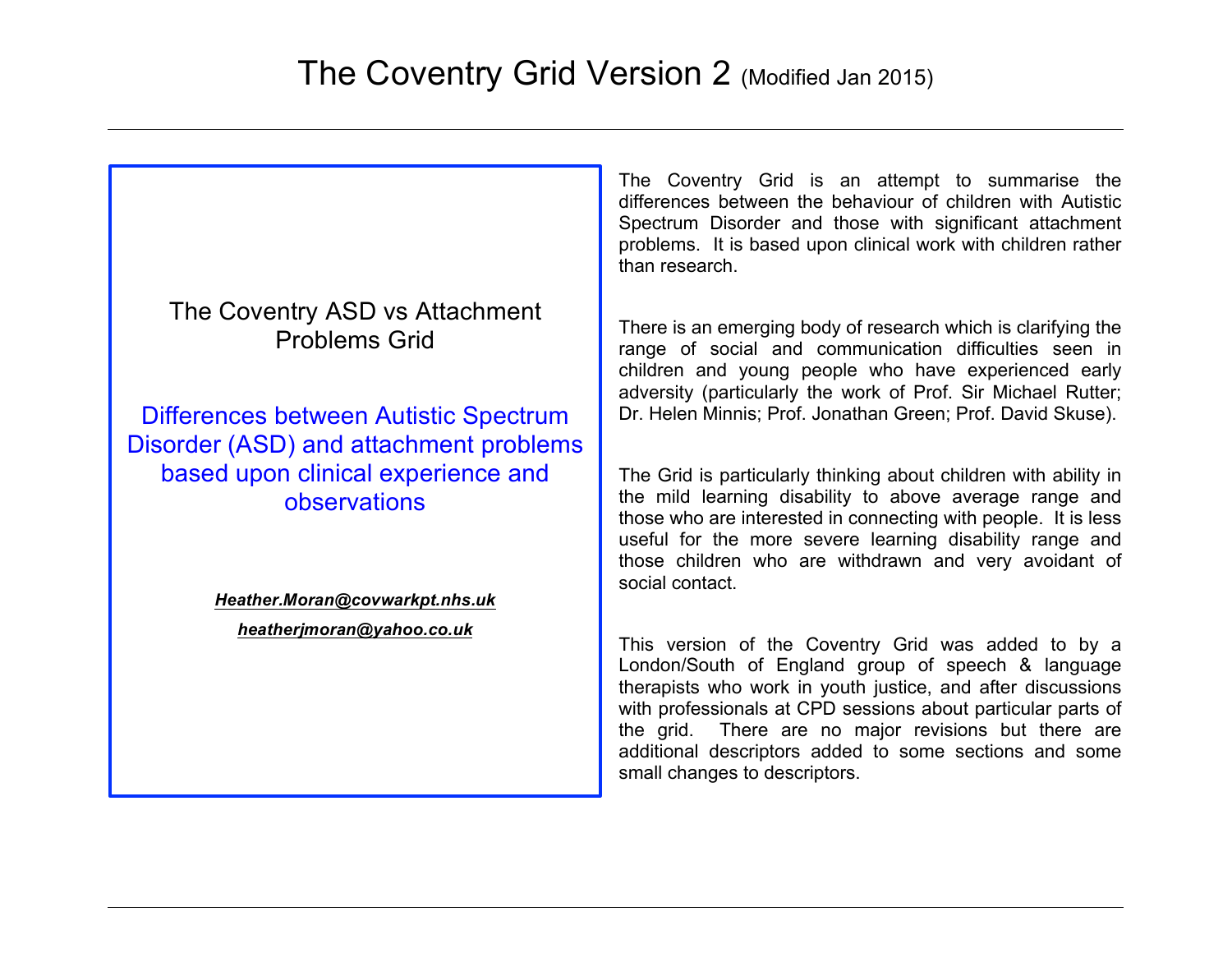#### **1. Flexible thinking and behaviour**

Children and young people with Autistic Spectrum Disorder and those significant attachment problems and disorders present with difficulties with flexible thinking and behaviour. Their behaviour can be demanding and ritualistic, with a strong element of control over other people and their environment. The different 'flavour' seems to be about personality style, a strongly cognitive approach to the world in Autistic Spectrum Disorder, and a strongly emotional approach in children with problematic attachment. The need for predictability in in children with problematic attachments suggests that the child is trying to have their emotional needs for security and identity met. In Autistic Spectrum Disorder, the emphasis seems to be on trying to make the world 'fit' with the child/young person's preference for order and routine.

| <b>Symptoms</b><br>of ASD                            | <b>Problems seen</b><br>in both ASD &<br><b>AD</b>  | <b>Typical presentation in Autistic Spectrum Disorder</b>                                                                                                                                                                                                                                                                                                                                                                                                                                                                                                                                                                                                                        | <b>Typical presentation in Attachment Problems</b>                                                                                                                                                                                                                                                                                                                                                                                                                                                                                               |
|------------------------------------------------------|-----------------------------------------------------|----------------------------------------------------------------------------------------------------------------------------------------------------------------------------------------------------------------------------------------------------------------------------------------------------------------------------------------------------------------------------------------------------------------------------------------------------------------------------------------------------------------------------------------------------------------------------------------------------------------------------------------------------------------------------------|--------------------------------------------------------------------------------------------------------------------------------------------------------------------------------------------------------------------------------------------------------------------------------------------------------------------------------------------------------------------------------------------------------------------------------------------------------------------------------------------------------------------------------------------------|
| 1. Lack of<br>thought and in daily life<br>behaviour | 1.1 Preference<br>flexibility of for predictability | Repetitive questions related to own intense<br>$\bullet$<br>interests<br>Repetitive questioning re changes in routines and<br>new experiences<br><b>Ritualised greetings</b><br>$\bullet$<br>Becomes anxious if routine is removed and may<br>$\bullet$<br>seek to impose usual routine (e.g. wants same<br>bedtime routine when away on holidays; won'<br>accept the supply teacher)<br>Inclined to try to repeat experiences and to<br>$\bullet$<br>interpret any repetition as routine (e.g.<br>asks/demands repetition of following the same<br>route to school; cannot cope with a change to<br>appointments)<br>Distressed when a routine or ritual cannot be<br>$\bullet$ | Preference for ritualised caring processes (e.g.<br>bedtimes, meals)<br>Repetitive questioning re changes in routines<br>and new experiences<br>Copes better with predictability in daily routines<br>but usually enjoys change and celebrations<br>Looks forward to new experiences but may not<br>$\bullet$<br>manage the emotions they provoke (e.g. may<br>not cope with excitement or disappointment)<br>Takes time to learn new routines<br>Routines tend to be imposed by adults in order<br>to contain the child's behaviour more easily |
|                                                      |                                                     | completed (e.g. when cannot follow the usual<br>route because of road works)                                                                                                                                                                                                                                                                                                                                                                                                                                                                                                                                                                                                     |                                                                                                                                                                                                                                                                                                                                                                                                                                                                                                                                                  |
|                                                      | 1.2 Difficulties<br>with eating                     | May limit foods eaten according to unusual criteria<br>$\bullet$<br>such as texture, shape, colour, make, situation,                                                                                                                                                                                                                                                                                                                                                                                                                                                                                                                                                             | Anxious about the provision of food and may<br>$\bullet$<br>over-eat (or try to) if unlimited food is available                                                                                                                                                                                                                                                                                                                                                                                                                                  |
|                                                      |                                                     | rather than what that food is (e.g. will eat chicken<br>nuggets but no other chicken)                                                                                                                                                                                                                                                                                                                                                                                                                                                                                                                                                                                            | May be unable to eat when anxious<br>$\bullet$                                                                                                                                                                                                                                                                                                                                                                                                                                                                                                   |
|                                                      |                                                     |                                                                                                                                                                                                                                                                                                                                                                                                                                                                                                                                                                                                                                                                                  | May hoard food but not eat it                                                                                                                                                                                                                                                                                                                                                                                                                                                                                                                    |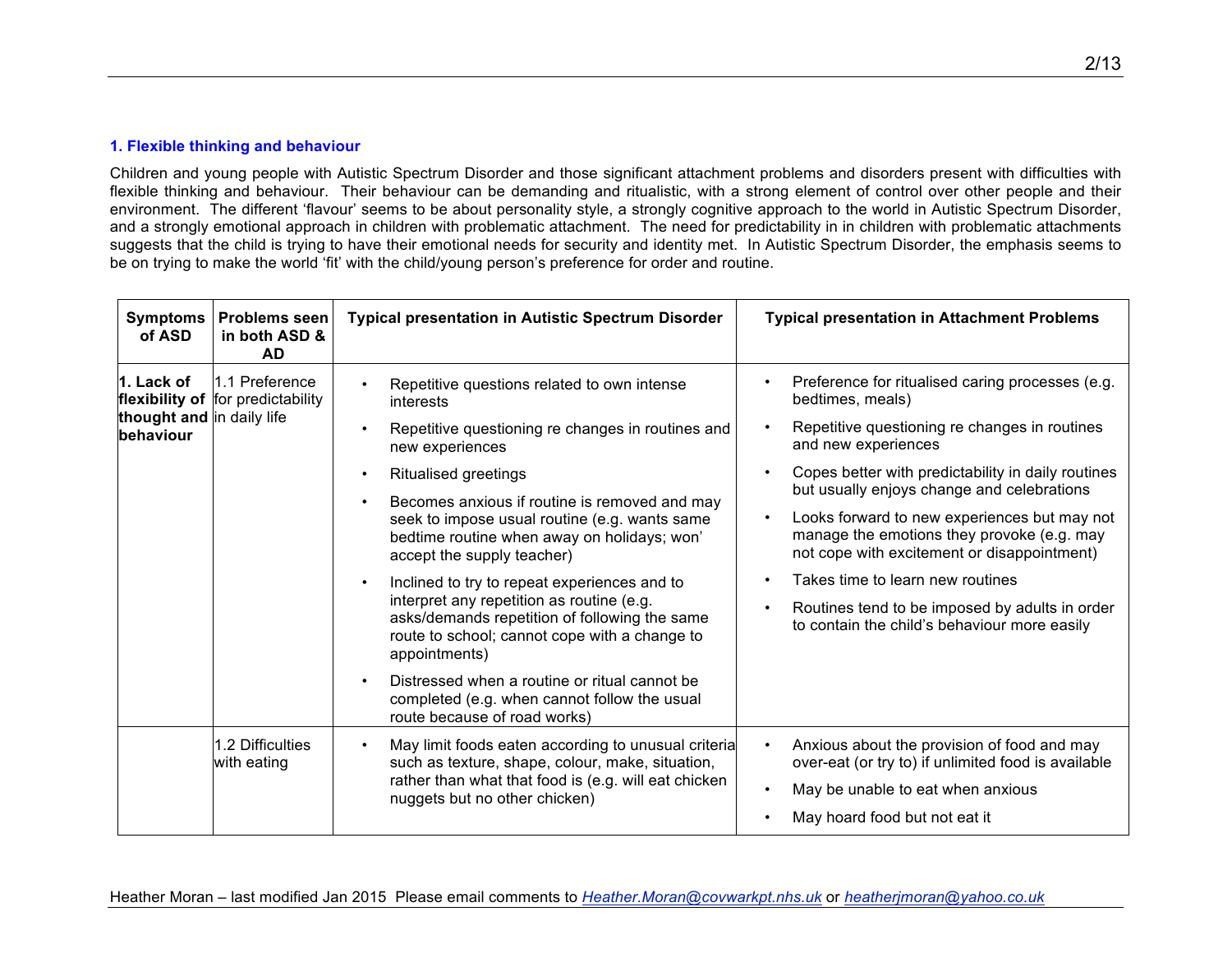| 1.2 Difficulties<br>with eating cont.                        | May adjust eating because of literal<br>May be unable to eat much at a sitting<br>understanding of healthy eating messages (e.g.<br>May 'crave' foods high in carbohydrate<br>sell-by dates, avoidance of fat)<br>Eating is transferable from situation to situation<br>Restricted diet seems to be about maintaining<br>$\bullet$<br>and the child can be persuaded by close adults<br>sameness and the child is not easily encouraged<br>by people the child is attached to<br>Children tend to have a range of eating<br>disorders<br>Connection between high functioning ASD and<br>$\bullet$<br>eating disorders during adolescence                                                                                                                                                                                                                                                                                                                                                                                                                                                                                                                                                                                               |
|--------------------------------------------------------------|----------------------------------------------------------------------------------------------------------------------------------------------------------------------------------------------------------------------------------------------------------------------------------------------------------------------------------------------------------------------------------------------------------------------------------------------------------------------------------------------------------------------------------------------------------------------------------------------------------------------------------------------------------------------------------------------------------------------------------------------------------------------------------------------------------------------------------------------------------------------------------------------------------------------------------------------------------------------------------------------------------------------------------------------------------------------------------------------------------------------------------------------------------------------------------------------------------------------------------------|
| 1.3 Repetitive<br>use of language                            | May develop rituals for anxiety provoking<br>Echolalia<br>$\bullet$<br>situations (e.g. says same things in same order<br>Repetition of 'favoured' words which are chosen<br>$\bullet$<br>when saying goodnight or leaving for school)<br>for their sound or shape, rather than for their use<br>in communication or emotional content<br>Older young people's self comforting may take<br>form of substance misuse/self harming<br>Children's repetitiveness is out of synch with their<br>$\bullet$<br>Children's repetitive seems to be like that of a<br>developmental stage<br>younger child - learning and playing with<br>May use formal or inappropriate language which<br>language<br>they don't understand (incorrect use of<br>words/phrases.                                                                                                                                                                                                                                                                                                                                                                                                                                                                               |
| 1.4 Unusual<br>relationship with<br>treasured<br>possessions | May seek social approval/envy from others for<br>Often uses possessions as ornaments, especially<br>$\bullet$<br>$\bullet$<br>making collections of objects, but does not seek<br>possessions<br>social approval for the collection or for its care<br>May not take extra care with possessions which<br>have been given an emotional importance<br>Will often be able to say where most treasured<br>$\bullet$<br>possessions are and recognise if they are moved<br>May be destructive with toys, exploring them<br>May be unable to dispose of old<br>and breaking them accidentally<br>$\bullet$<br>toys/papers/books even though they are not used<br>New and different toys are appreciated<br>Shows a preference for old, familiar items (or<br>May lose things easily, even most treasured<br>toys/items which are part of a series) rather than<br>possessions, and may be unable to accept any<br>new and different toys<br>responsibility for the loss<br>Can be a mismatch between the amount of<br>May deliberately destroy emotionally significant<br>theoretical knowledge they have and their social<br>possessions when angry<br>use of that knowledge e.g. aware of football facts<br>but doesn't share it socially. |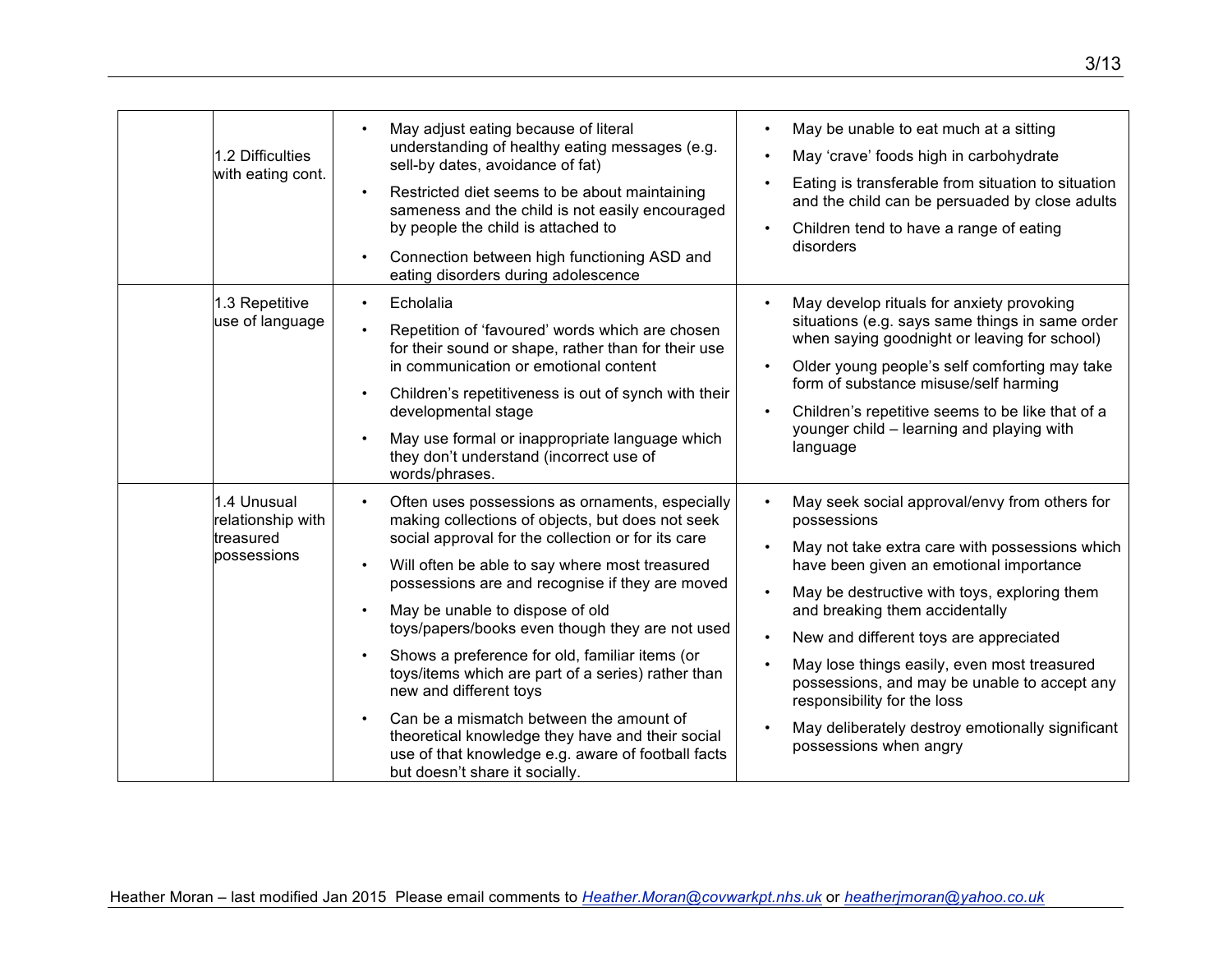## **2. Play**

Play is a clear problem in both groups of children/young people, with a lack of imagination and an inclination towards repetitiveness evident in both Autistic Spectrum Disorder and significant attachment problems. The difference seems to lie in what the way the children/young people play and use their recreational time: those with Autistic Spectrum Disorder are inclined to choose toys which are related to their intense interests and to play with those toys by mimicking what they have seen on DVDs and television. They may also choose play that is cognitive and characterised by collecting and ordering information, such as train spotting or reading bus timetables, and involves little emotional contact with other people. Children/young people with significant attachment problems may lack play skills but their play interests tend to be more usual.

| <b>Symptoms</b><br>of ASD | <b>Problems seen</b><br>in both ASD &<br><b>AD</b> | <b>Typical presentation in ASD</b>                                                                                                                                                                                                                                                                                                                   | <b>Typical presentation in Attachment Problems</b>                                                                                                                                                                                                                                                                                                                                                                                                          |
|---------------------------|----------------------------------------------------|------------------------------------------------------------------------------------------------------------------------------------------------------------------------------------------------------------------------------------------------------------------------------------------------------------------------------------------------------|-------------------------------------------------------------------------------------------------------------------------------------------------------------------------------------------------------------------------------------------------------------------------------------------------------------------------------------------------------------------------------------------------------------------------------------------------------------|
| 2. Play                   | 2.1 Poor turn-<br>taking and poor<br>losing        | May try to impose own rules on games<br>$\bullet$<br>May see eventually losing a game as unfair if was<br>$\bullet$<br>winning earlier in the game<br>Preference for playing alone or in parallel with<br>$\bullet$<br>others<br>Interests may be not be age appropriate and<br>$\bullet$<br>narrow.                                                 | May try to impose own rules on games so that<br>$\bullet$<br>they win<br>May be angry or upset about losing games and<br>$\bullet$<br>blame others or the equipment for their failure<br>(there is a sense of fragile self-esteem in the<br>style of reaction)<br>Preference for playing with others who can<br>$\bullet$<br>watch them win<br>Interests are more usual/age appropriate but<br>$\bullet$<br>response to the activity is emotionally driven. |
|                           | 2.2 Poor play<br>with toys                         | Plays with toys as objects rather than personifying<br>$\bullet$<br>them<br>May spend all time organising toys and arranging<br>$\bullet$<br>in patterns (e.g. ordering by size, colour)<br>May 'play' with unusual things (e.g. reading the<br>$\bullet$<br>telephone book, watching water run down the<br>drain) for long periods from a young age | Uses possessions & actions to engage the<br>$\bullet$<br>attention of other children<br>May play games which include own experience<br>$\bullet$<br>of traumatic life events and difficult<br>relationships<br>May have poor concentration on activities and<br>$\bullet$<br>be able to play alone only for very brief periods<br>(or be able to be alone briefly)                                                                                          |
|                           | 2.3 Poor social<br>play                            | Dislike and avoidance of others joining in play<br>$\bullet$<br>Lacks interest in social play with parents/carers<br>$\bullet$                                                                                                                                                                                                                       | Relies upon adults to provide play opportunities<br>$\bullet$<br>and/or to direct play<br>May prefer to play with adults (esp. carers)<br>rather than children                                                                                                                                                                                                                                                                                              |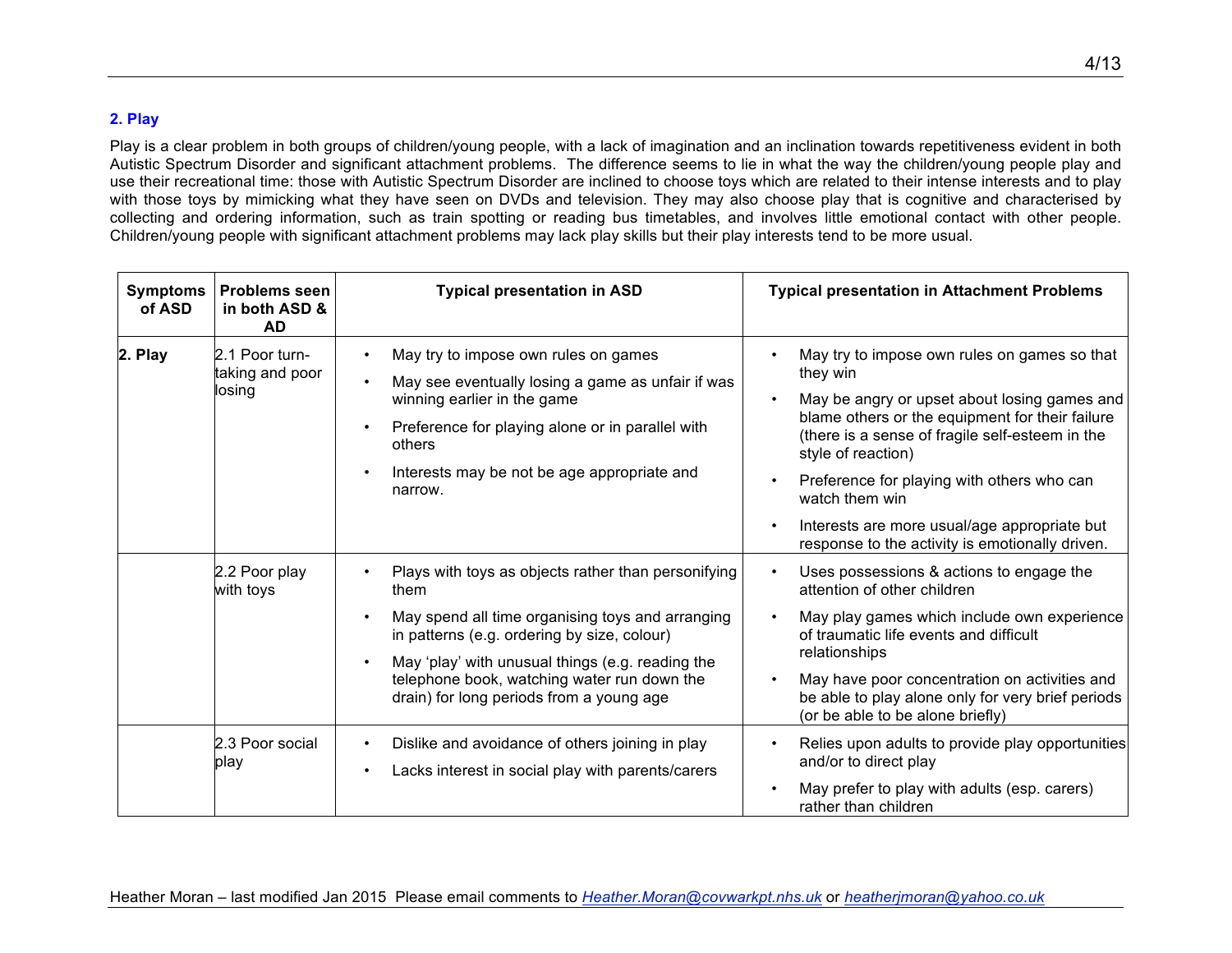| 2.4 Repetitive<br>play         | Lack of interest in developing a range of play<br>Strong preference for the familiar and tendency to<br>play alone for long periods                                                                                                                          | Plays repetitively with adults much as a toddler<br>likes to play such as hide and seek, lap games<br>Plays out past experiences and preferred<br>endings repeatedly (e.g. escaping from danger,<br>saving siblings) |
|--------------------------------|--------------------------------------------------------------------------------------------------------------------------------------------------------------------------------------------------------------------------------------------------------------|----------------------------------------------------------------------------------------------------------------------------------------------------------------------------------------------------------------------|
| $2.5$ Poor<br>imaginative play | Difficulty playing a variety of roles within games<br>Difficulty incorporating a range of toys into the<br>same game (e.g. using both Dr Who and<br>Spiderman toys in a game)                                                                                | Difficulty ending role play games<br>May be able to take various roles but may show<br>a strong preference for a kind of role (e.g.<br>always the baby, always the angry father)                                     |
|                                | Preference for toys which have a mechanical<br>rather than emotional nature (e.g. cars, trains,<br>Lego) or which require logic and order (e.g.<br>reviewing and organising collections of objects) or<br>examining objects (e.g. watching spinning objects) | May not seem to enjoy solo imaginative play<br>and lose interest but can play imaginatively with<br>another person                                                                                                   |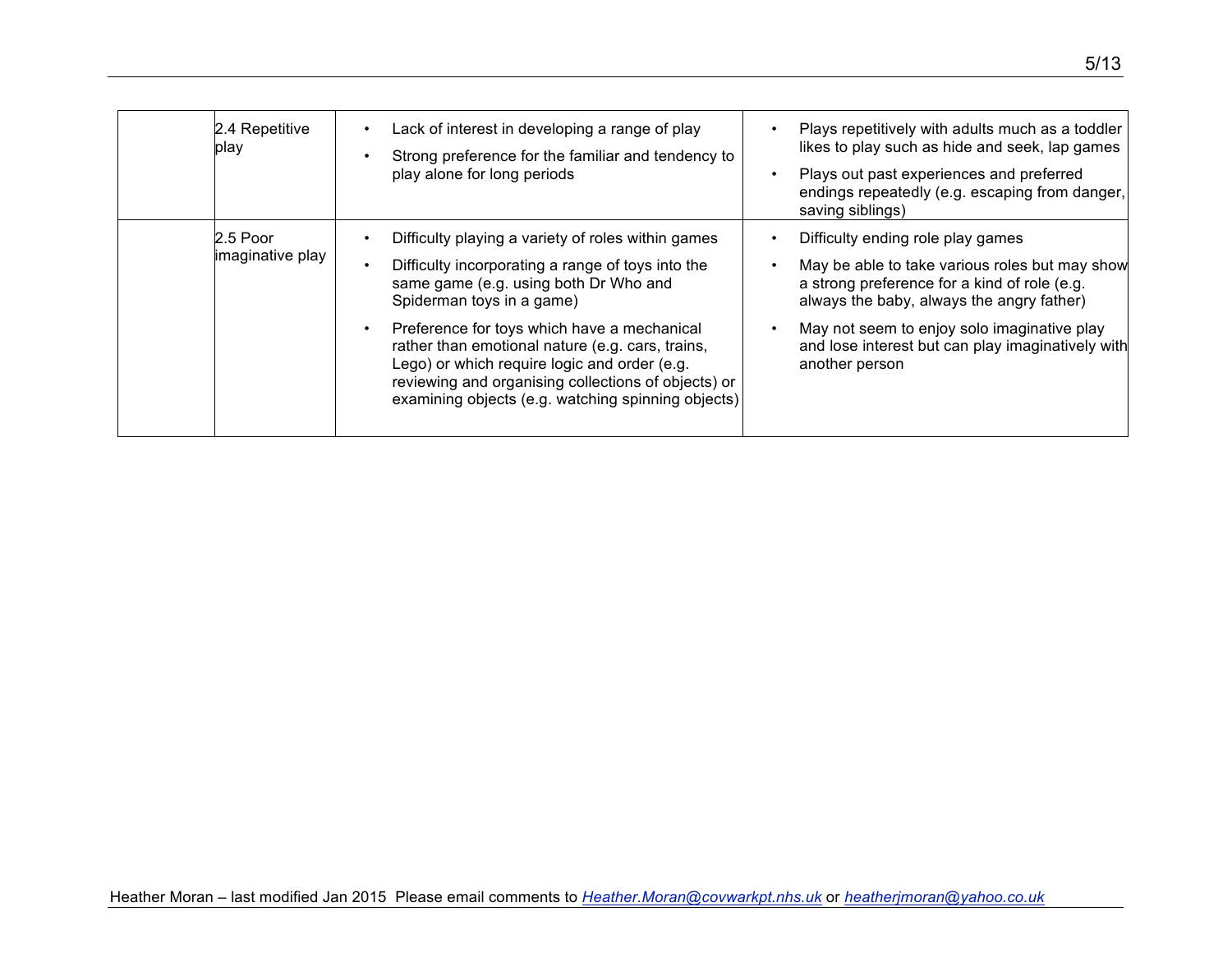### **3. Social interaction**

There are key similarities in social interaction: children/young people in both groups tend to have an egocentric style of relationship with other people and lack awareness of the subtle variations in social interaction which are necessary to develop successful relationships with a range of other people.

| <b>Symptoms</b><br>of ASD        | <b>Problems seen</b><br>in both ASD &<br><b>AD</b>                                                                                                                                                                                                             | <b>Typical presentation in ASD</b>                                                                                                                                                                                                                                                                                                                                                                                                                                                                                                                                                          | <b>Typical presentation in Attachment Problems</b>                                                                                                                                                                                                                                                                                                                                                                                                                                                                                                                                                                   |
|----------------------------------|----------------------------------------------------------------------------------------------------------------------------------------------------------------------------------------------------------------------------------------------------------------|---------------------------------------------------------------------------------------------------------------------------------------------------------------------------------------------------------------------------------------------------------------------------------------------------------------------------------------------------------------------------------------------------------------------------------------------------------------------------------------------------------------------------------------------------------------------------------------------|----------------------------------------------------------------------------------------------------------------------------------------------------------------------------------------------------------------------------------------------------------------------------------------------------------------------------------------------------------------------------------------------------------------------------------------------------------------------------------------------------------------------------------------------------------------------------------------------------------------------|
| 3. Poor<br>social<br>interaction | 3.1 Difficulties<br>with social<br>linteraction<br>3.2 More<br>successful in<br>interactions with<br>adults than<br>peers<br>3.3 Own needs<br>drive interactions<br>3.4 Lacks<br>awareness of<br>risk and<br>personal danger<br>in interactions<br>with adults | Interaction is usually one-sided and egocentric<br>$\bullet$<br>with little regard for the response of the audience<br>Does not often manipulate others emotionally<br>$\bullet$<br>except through angry outbursts (i.e. would rarely<br>ingratiate self with audience)<br>May perform better in less emotional situations<br>$\bullet$<br>Poor awareness of own role in interactions<br>Lack of social imagination - can't imagine what<br>$\bullet$<br>risks might be associated with certain peer /adult<br>relationships (it can look similar to attachment in<br>need to make friends) | Seeks an emotionally expressive audience for<br>interactions (e.g. seeks to provoke strong<br>reactions in audience such as anger, sympathy,<br>support, approval)<br>May make persistent attempts to interact with<br>adults or older children rather than with age<br>peers<br>May initiate interactions with others which allow<br>them frequently to play the same role in relation<br>to self (e.g. as the victim, as the bully). We need<br>to look at the relationships and see what need it<br>meets. In attachment it is likely to be meeting an<br>emotional need, possibly to do with pleasing<br>others. |
|                                  | 3.5 Difficulty<br>sharing and<br>working in a<br>group                                                                                                                                                                                                         | Lacks awareness of the social expectation that<br>$\bullet$<br>the child will share (because the child does not<br>understand or need the social approval of others)<br>May not realise the needs of others waiting for<br>$\bullet$<br>their turn                                                                                                                                                                                                                                                                                                                                          | Aware of the social need to share but anxious<br>about sharing (especially food) and may refuse<br>or hoard or hide possessions and food to avoid<br>sharing<br>May take things which are important to others<br>with awareness that this will be upsetting for the<br>other person                                                                                                                                                                                                                                                                                                                                  |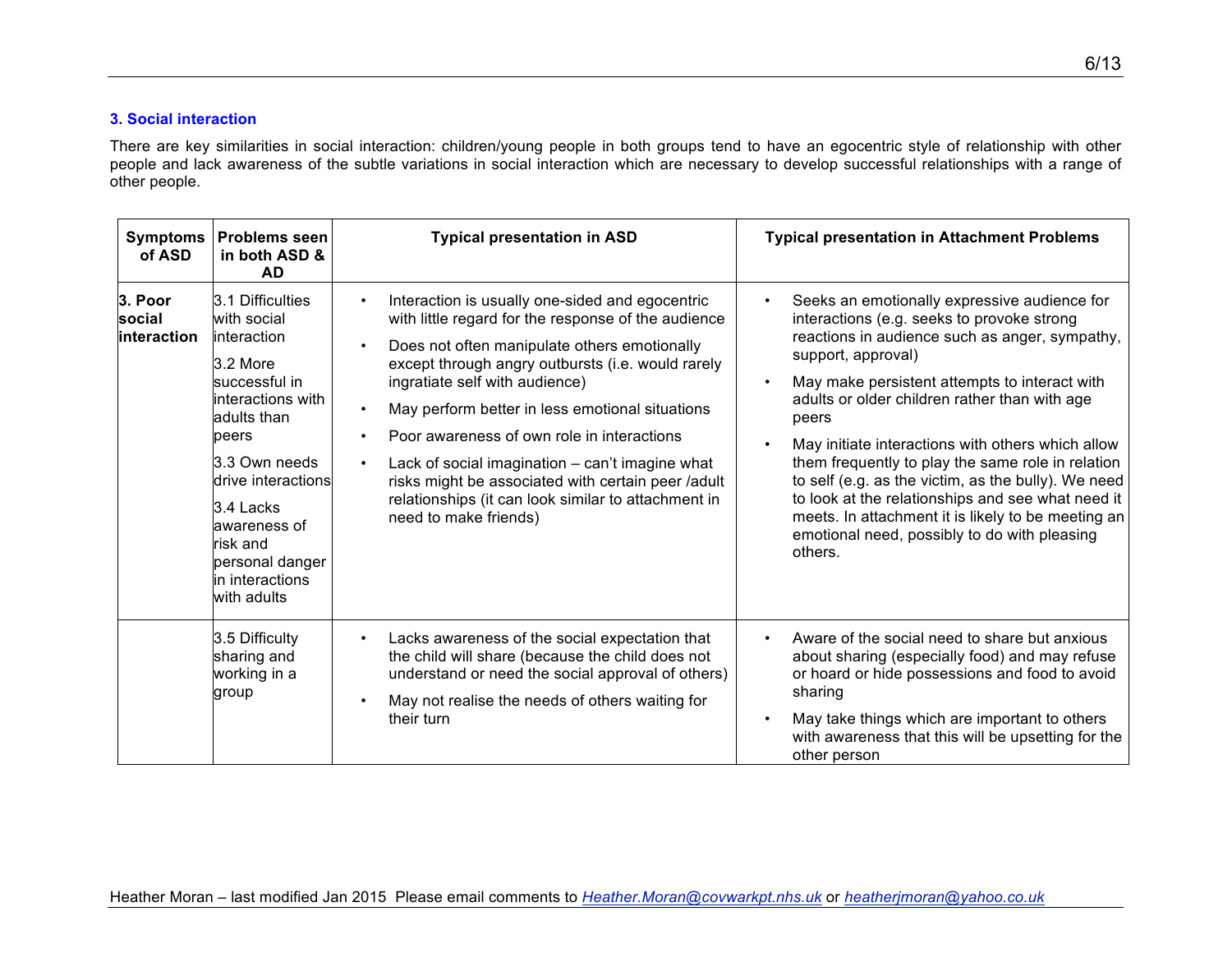## **4. Mind reading**

Both groups have difficulties taking the perspective of another person and reading intentions.

| <b>Symptoms</b><br>of ASD | <b>Problems seen</b><br>in both ASD &<br>AD.                    | <b>Typical presentation in ASD</b>                                                                                                                                                                                                                                                                                                    | <b>Typical presentation in Attachment Problems</b>                                                                                                                                        |
|---------------------------|-----------------------------------------------------------------|---------------------------------------------------------------------------------------------------------------------------------------------------------------------------------------------------------------------------------------------------------------------------------------------------------------------------------------|-------------------------------------------------------------------------------------------------------------------------------------------------------------------------------------------|
| 4. Mind<br>reading        | 4.1 Difficulty<br>appreciating<br>others' views<br>and thoughts | Rarely refers to the views of others                                                                                                                                                                                                                                                                                                  | May be manipulative (or overly compliant) and<br>ingratiate self with adults/children                                                                                                     |
|                           | 4.2 Lack of<br>appreciation of<br>how others may<br>see them    | Lacks awareness of other's views of self.<br>$\bullet$<br>including lack of awareness of 'visibility' of own<br>difficulties (e.g. may volunteer to perform gym<br>sequence even though child is very poor at gym)<br>Does not appreciate the information parents<br>$\bullet$<br>would like to hear about successes and<br>enjoyment | Inclined to blame others for own mistakes<br>Draws attention away from own failures towards<br>own successes<br>May try to shape others' views of self by<br>biased/exaggerated reporting |
|                           | 4.3 Limited use<br>lof emotional<br>llanguage                   | Rarely refers to the emotional states of self and<br>$\bullet$<br>others                                                                                                                                                                                                                                                              | Hyper-vigilant with regard to particular emotions<br>in others (e.g. anger, distress, approval) and<br>often makes reference to these states<br>Poor emotional vocabulary                 |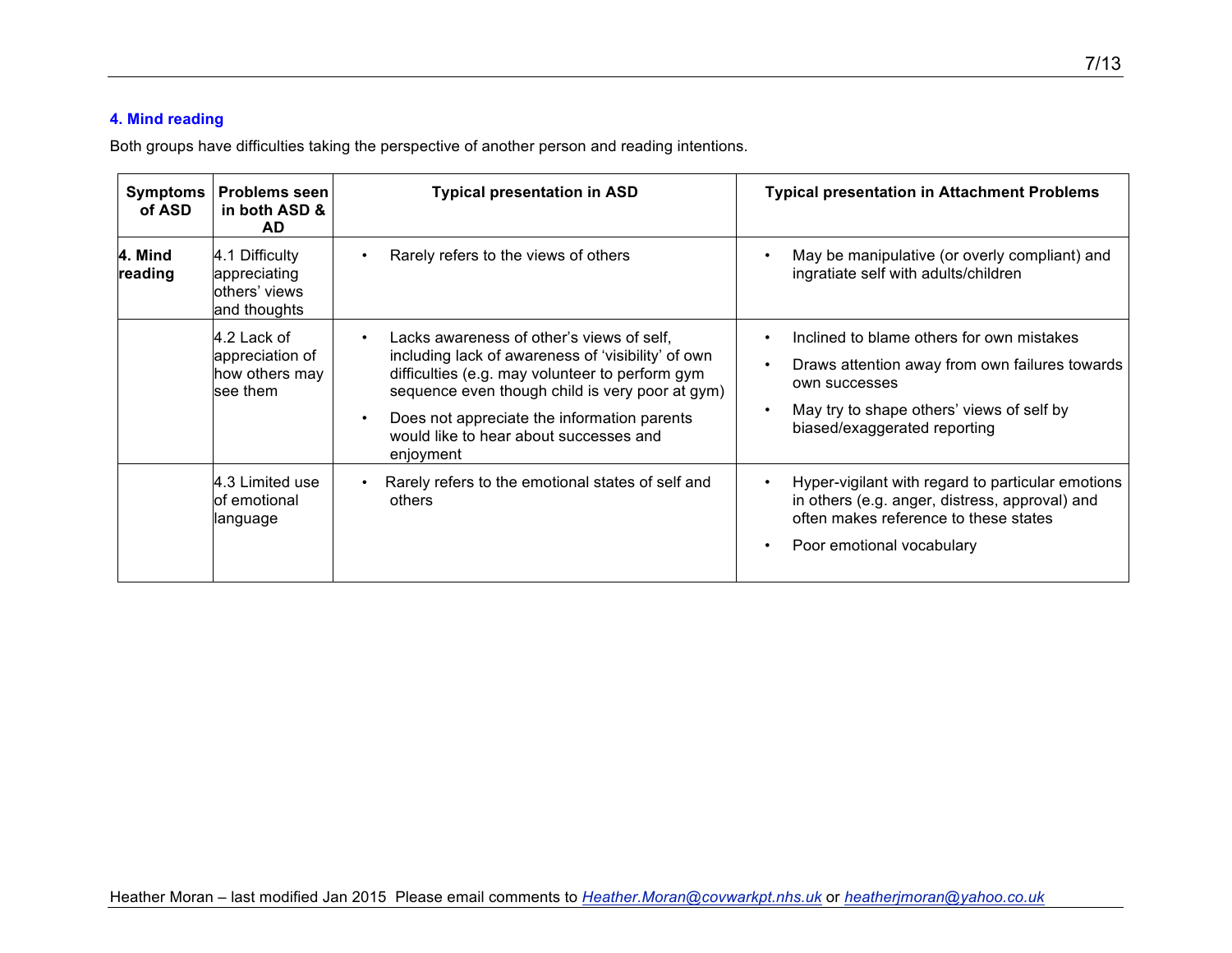| 4.4 Problems<br>distinguishing<br>between fact and<br>fiction | May not realise that cartoons, toys, animations<br>and science fiction are not real<br>May not realise that fantasy play is a temporary | Tendency to see self as more powerful and able<br>to overcome enemies, or as vulnerable and<br>powerless to offer any challenge                   |
|---------------------------------------------------------------|-----------------------------------------------------------------------------------------------------------------------------------------|---------------------------------------------------------------------------------------------------------------------------------------------------|
|                                                               | role                                                                                                                                    | May talk repeatedly of how to overcome                                                                                                            |
|                                                               | May be easily influenced by fantastic claims and<br>$\bullet$<br>advertising                                                            | captors/escape from imprisonment/kill enemies<br>even when these adversaries are obviously<br>bigger, stronger and more powerful than the         |
|                                                               | Lies are often easily discovered and 'immature' in                                                                                      | child                                                                                                                                             |
|                                                               | style                                                                                                                                   | May not be able to judge whether a threat is<br>realistic and act as if all threats, however minor<br>or unrealistic, need to be defended against |
|                                                               |                                                                                                                                         | Lies may be elaborate and also may deliberately<br>be harmful to others' reputations and designed<br>to impress the audience                      |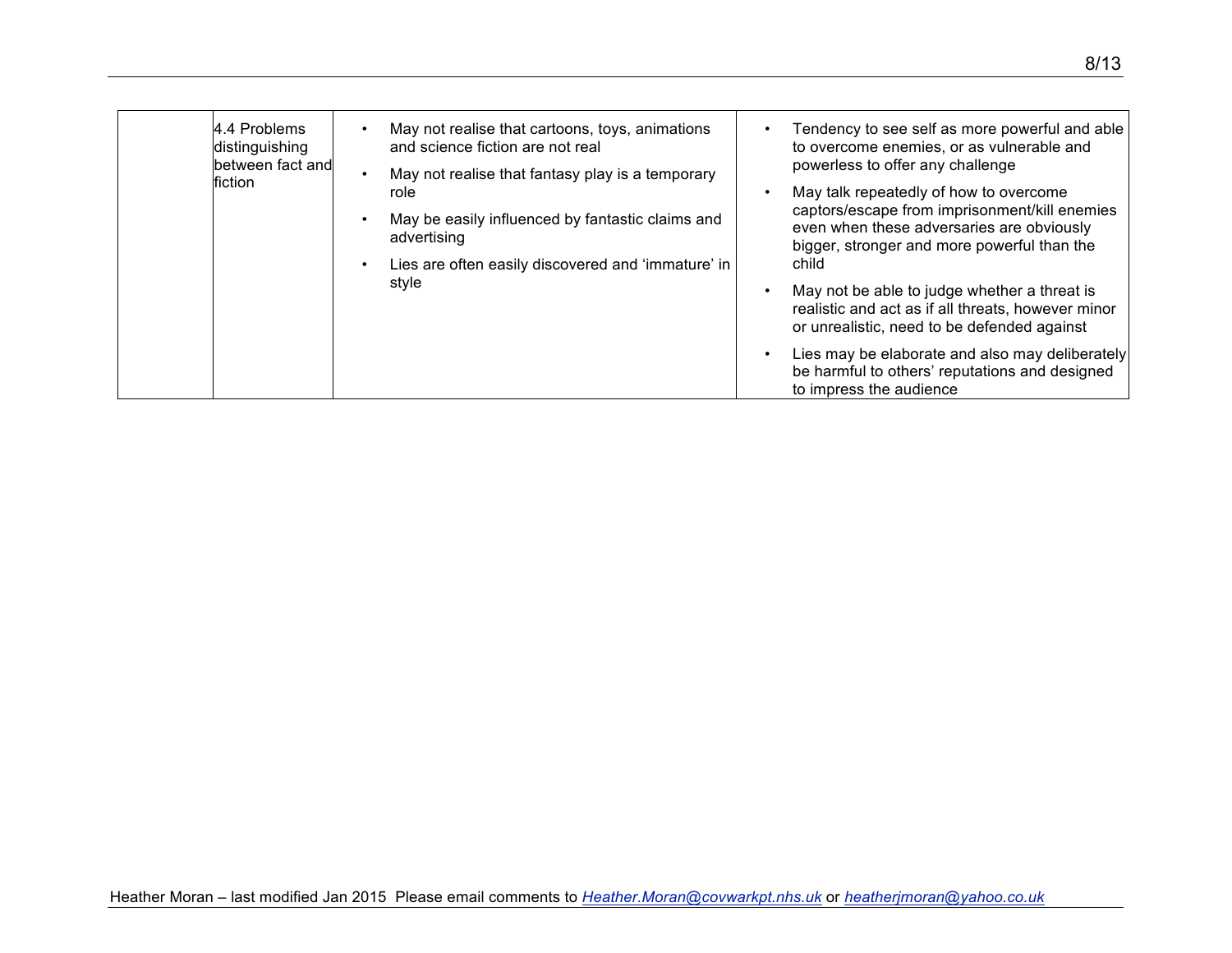#### **5. Communication**

There are many areas of similarity in the social communication difficulties because they are about the subtleties of communication.

| <b>Symptoms</b><br>of ASD         | <b>Problems seen</b><br>in both ASD &<br><b>AD</b>                                           | <b>Typical presentation in ASD</b>                                                                                                                                                                                                                                                                                                                                                                                                                                                                                                               | <b>Typical presentation in Attachment Problems</b>                                                                                                                                                                                                                                                                                                                                                                                                                                                                                                                                                                                                                                                                                                                                                |
|-----------------------------------|----------------------------------------------------------------------------------------------|--------------------------------------------------------------------------------------------------------------------------------------------------------------------------------------------------------------------------------------------------------------------------------------------------------------------------------------------------------------------------------------------------------------------------------------------------------------------------------------------------------------------------------------------------|---------------------------------------------------------------------------------------------------------------------------------------------------------------------------------------------------------------------------------------------------------------------------------------------------------------------------------------------------------------------------------------------------------------------------------------------------------------------------------------------------------------------------------------------------------------------------------------------------------------------------------------------------------------------------------------------------------------------------------------------------------------------------------------------------|
| 15.<br>Communicatlanguage<br>lion | 5.1 Pragmatic<br>problems                                                                    | Poor awareness of the purpose of communication<br>٠<br>Lacks awareness of needs of audience<br>Does not repair communication break down<br>$\bullet$<br>Poor eye contact (may be fleeting, staring, is not<br>$\bullet$<br>synchronised with verbal communication)<br>Proximity does not signal intimacy or desire for<br>$\bullet$<br>contact<br>Often does not start conversation by addressing<br>the person<br>Conversation is stilted<br>The burden of communication lies with the<br>listener/adult<br>Assumes prior knowledge of listener | Lack of attention to the needs of the listener<br>through poor attention to communication (due to<br>poor modeling)<br>Eye contact affected by emotional state<br>May be overly sensitive to voice tone, volume<br>and stance of speaker (hyper vigilant to potential<br>emotional rejection)<br>Better able to initiate conversation<br>May be overly sensitive to voice tone, volume<br>and stance of speaker (hyper vigilant to potential<br>emotional rejection)<br>Non-verbal communication may be delayed (this<br>includes reading of facial expressions &<br>gestures) but progress can be good with<br>intervention. This can vary depending on type<br>of attachment difficulties.<br>Can be hyper vigilant; often described as<br>manipulative because of poor emotional<br>regulation |
|                                   | 5.2 Poor<br>understanding of<br>inferred<br>meaning, jokes,<br>sarcasm and<br>gentle teasing | Poor understanding of idiomatic language<br>$\bullet$                                                                                                                                                                                                                                                                                                                                                                                                                                                                                            | Gentle teasing may provoke extreme distress<br>(self-esteem seems to be too fragile to cope) -<br>internalise/assume it is about them<br>Poor understanding of idiomatic language (and<br>may take misunderstandings personally).                                                                                                                                                                                                                                                                                                                                                                                                                                                                                                                                                                 |
|                                   | 5.3 Use of noise<br>instead of<br>speech                                                     | Makes noises for personal pleasure (as with<br>$\bullet$<br>favourite words) e.g. barking                                                                                                                                                                                                                                                                                                                                                                                                                                                        | Attention-seeking noises (e.g.<br>screams/screeches/whines under stress) to<br>signal emotional needs and wishes                                                                                                                                                                                                                                                                                                                                                                                                                                                                                                                                                                                                                                                                                  |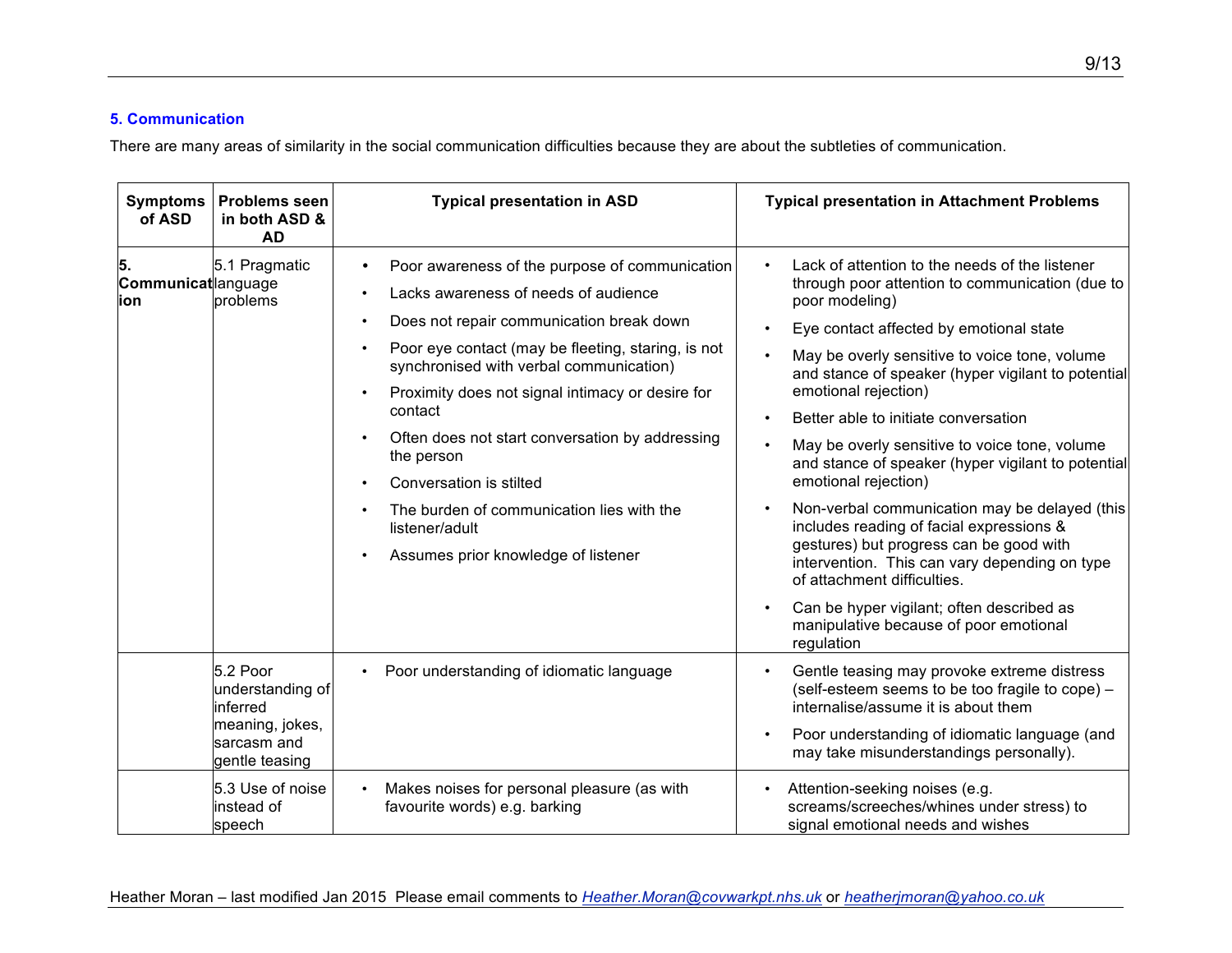| 5.4 Vocabulary | May have word-finding problems                                                                             | Often poor vocabulary range for age and ability                                                                                                                 |
|----------------|------------------------------------------------------------------------------------------------------------|-----------------------------------------------------------------------------------------------------------------------------------------------------------------|
|                | Often have unusually good vocabulary (for age, or<br>cognitive ability, or within specific interest areas) | May use more emotive vocabulary (to get needs<br>met)                                                                                                           |
|                | Less use of vocabulary related to emotions                                                                 | Often poor vocabulary range for age and ability<br>Acute by the time they get to adolescence.                                                                   |
|                |                                                                                                            | May use more emotive vocabulary (to get needs<br>met) Lots of basic negative vocab around anger,<br>much fewer vocab items known to describe<br>other emotions. |
|                |                                                                                                            | Can be stuck in 'street' style of communication<br>and doesn't know how to change register<br>depending on audience.                                            |
| 5.5 Commenting | Provides detail in pedantic fashion and gives<br>excessive information                                     | Reduced amount of commenting behaviour                                                                                                                          |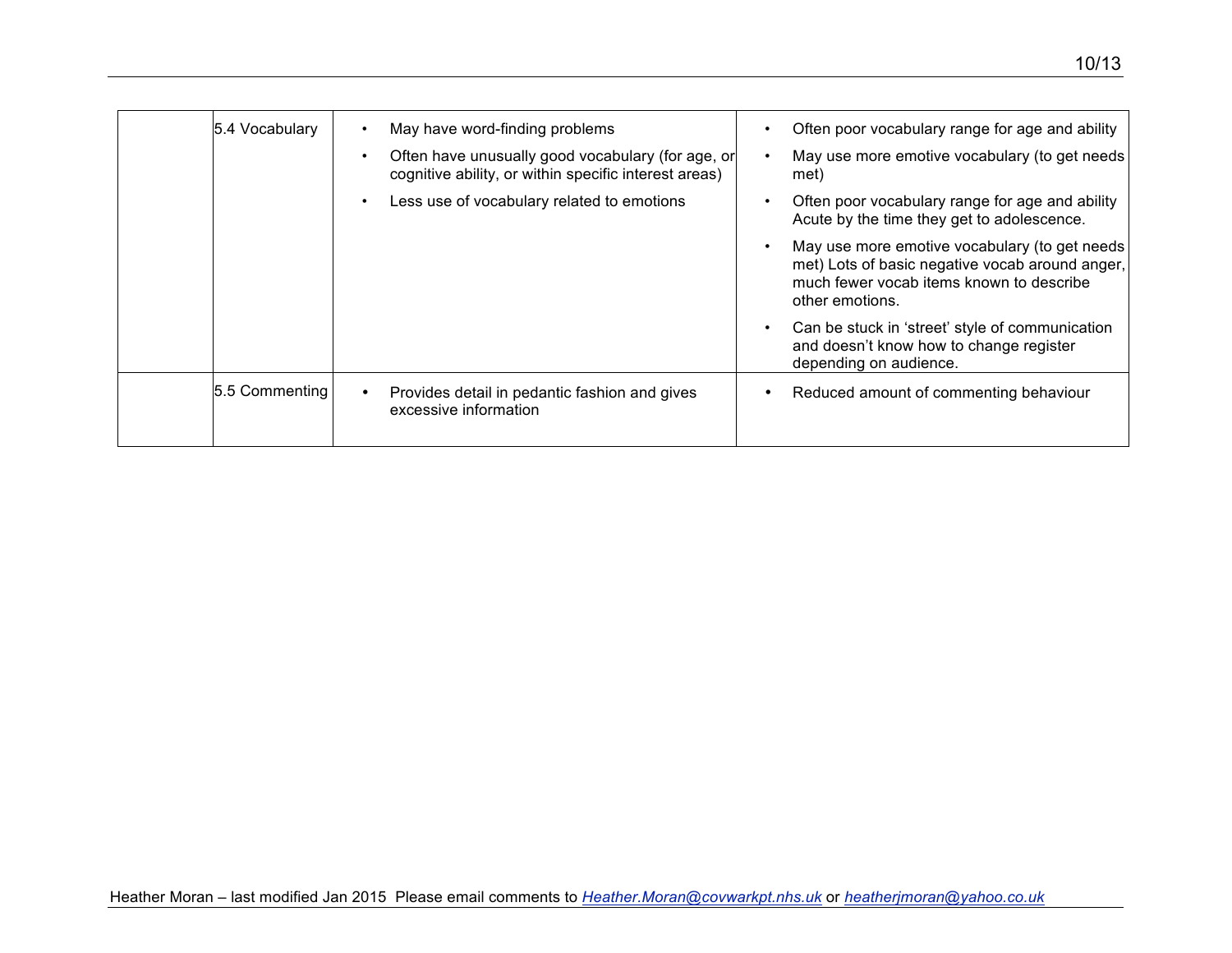## **6. Emotional regulation**

Although the behaviour may be similar, the causes seem to be different.

| <b>Symptoms</b><br>of ASD | <b>Problems seen</b><br>in both ASD &<br><b>AD</b>                                                                  | <b>Typical presentation in ASD</b>                                                                                                                                                                                                                                                                                                                                                                                                                                                                                                                                                                                                          | <b>Typical presentation in Attachment Problems</b>                                                                                                                                                                                                                                                                                                                                                                                                                                                                                                                                                                                                                                                                    |
|---------------------------|---------------------------------------------------------------------------------------------------------------------|---------------------------------------------------------------------------------------------------------------------------------------------------------------------------------------------------------------------------------------------------------------------------------------------------------------------------------------------------------------------------------------------------------------------------------------------------------------------------------------------------------------------------------------------------------------------------------------------------------------------------------------------|-----------------------------------------------------------------------------------------------------------------------------------------------------------------------------------------------------------------------------------------------------------------------------------------------------------------------------------------------------------------------------------------------------------------------------------------------------------------------------------------------------------------------------------------------------------------------------------------------------------------------------------------------------------------------------------------------------------------------|
| regulation                | 6. Emotional 6.1 Difficulties<br>managing own<br>lemotions and<br>appreciating how<br>other people<br>manage theirs | Extremes of emotion may provoke anxiety and<br>$\bullet$<br>repetitive questioning and behaviour<br>Does not easily learn management of emotions<br>$\bullet$<br>from modelling (also likely to need an explanation)<br>Poor recognition of emotions<br>$\bullet$<br>Emotions take over from logic/knowledge of what<br>$\bullet$<br>one should do (e.g. when losing a game)<br>Does not show displays of emotion to everyone -<br>discriminating between people and places (e.g.<br>never has a temper tantrum in school)<br>Difficulties showing empathy even for significant<br>$\bullet$<br>others in life<br>Cognitive empathy is poor | Difficulty coping with extremes of emotion and<br>recovering from them (e.g. excitement, fear,<br>anger, sadness)<br>May provoke extreme emotional reactions in<br>others which tend to cast others in roles which<br>are familiar from their own past experience of<br>less healthy relationships<br>May be able to learn more easily from a non-<br>verbal example than from talking<br>Shows emotional displays to people child does<br>not know (indiscriminate) and tends to carry on<br>longer (e.g. temper tantrums occur anywhere<br>and at any time)<br>Difficulties showing empathy in general but can<br>show better empathy towards a significant other<br>Highly tuned to non-verbal aspects of emotions |
|                           | 6.2 Unusual<br>mood patterns                                                                                        | Sudden mood changes in response to perceived<br>$\bullet$<br>injustice                                                                                                                                                                                                                                                                                                                                                                                                                                                                                                                                                                      | Sudden mood changes related to internal states<br>(e.g. to PTSD, flashbacks) and perceived<br>emotional demands                                                                                                                                                                                                                                                                                                                                                                                                                                                                                                                                                                                                       |
|                           | 6.3 Inclined to<br>panic                                                                                            | Panics about change in routines and rituals and<br>$\bullet$<br>about unexpected and novel experiences                                                                                                                                                                                                                                                                                                                                                                                                                                                                                                                                      | Panic related to not having perceived needs met<br>(especially food, drink, comfort, attention)                                                                                                                                                                                                                                                                                                                                                                                                                                                                                                                                                                                                                       |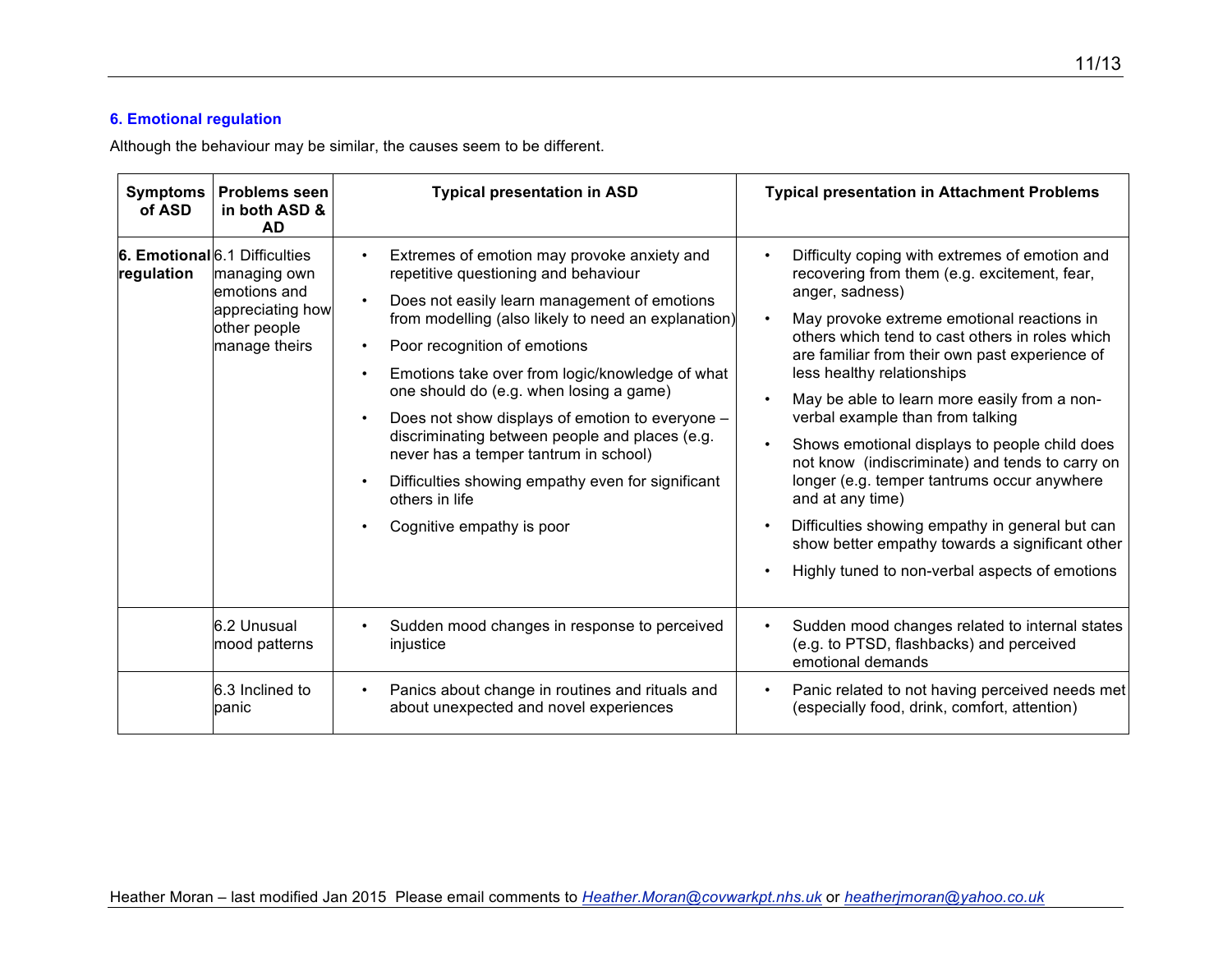#### **7. Executive function**

| <b>Symptoms</b><br>of ASD                                 | <b>Problems seen</b><br>in both ASD &<br>AD.                                    | <b>Typical presentation in ASD</b>                                                                                                                                          | <b>Typical presentation in Attachment Problems</b>                                                                                                |
|-----------------------------------------------------------|---------------------------------------------------------------------------------|-----------------------------------------------------------------------------------------------------------------------------------------------------------------------------|---------------------------------------------------------------------------------------------------------------------------------------------------|
| 7. Problems 7.1 Unusual<br>lwith<br>executive<br>function | memory                                                                          | Poor short term memory unless well-motivated<br>Very good long-term memory with recall of<br>excessive detail for areas of particular interest to<br>the child              | Fixated on certain events<br>Recall may be confused<br>Selective recall                                                                           |
|                                                           | 7.2 Difficulty with<br>concept of time -<br>llimited intuitive<br>sense of time | Rigid reliance on the using precise times (e.g.<br>$\bullet$<br>uses watch and unable to guess the time)<br>Waiting irritates child because it affects routine<br>$\bullet$ | Time has emotional significance (e.g. waiting a<br>long time for dinner is quickly associated with<br>feeling of emotional neglect and rejection) |
|                                                           | 7.3 Poor central<br>coherence                                                   | Inclined to consider the immediate context (not<br>$\bullet$<br>taking into account past experiences and<br>emotional factors)                                              | Emotional bias leads to ignoring some elements<br>of a situation (attention drawn to elements with<br>emotional significance)                     |